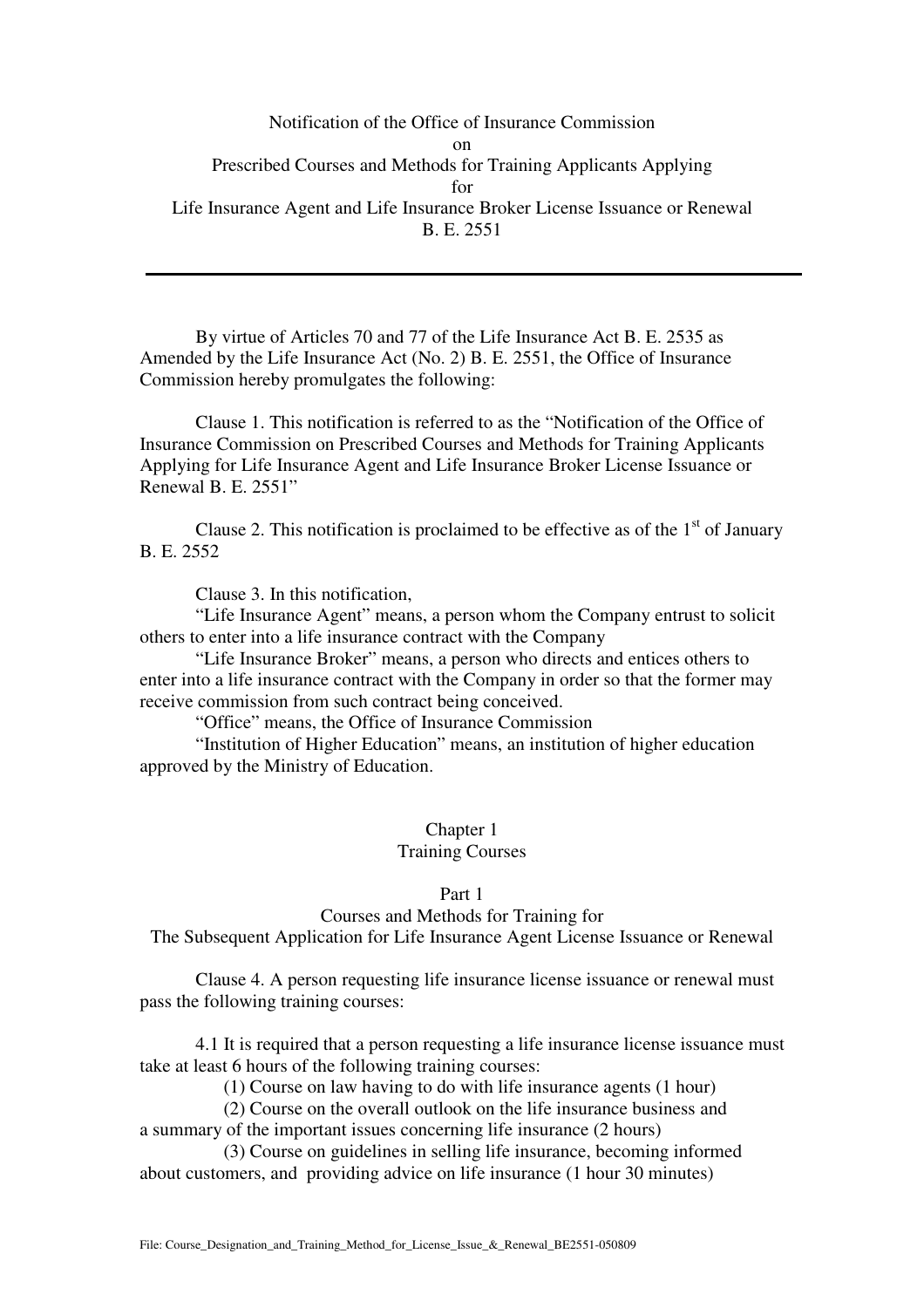(4) Course on Guidelines and Ethics in service provision, together with case study (1 hour 30 minutes)

 4.2 Request for the first renewal of life insurance agent license, an extension of validity for 1 year, 6 hours of course work is required in the following courses:

(1) Course on law relating to the life insurance agent (1 hour)

 (2) Course on management of policy underwriting consideration process (1 hour)

 (3) Course on management of compensation claims for life insurance agents (1 hour)

(4) Course on risk management (1 hour)

(5) Course on life insurance products (1 hour)

 (6) Course on guidelines and ethics in service provision, together with case study (1 hour)

 4.3 Request for a second renewal of a life insurance agent license extends the validity of the license for 1 year, the license owner must work through 6 hours of the following course work:

(1) Course on the provision of good service to customers (1 hour)

(2) Course on law relating to life insurance agents (1 hour)

(3) Course on basic knowledge about reinsurance (1 hour)

 (4) Course on the modern day life insurance business and trends for the future (1 hour)

 (5) Course on the money market and investment papers, as well as financial institution regulatory bodies and related associations (1 hour)

 (6) Course on guidelines and ethics in service provision, together with case study (1 hour)

 4.4 Request for a third renewal of a life insurance agent license extends the validity of the license for 5 years, the license owner must work through 11 hours in the following courses:

(1) Course on how to provide good service to customers (1 hour)

(2) Course on law relating to life insurance agent (1 hour)

 (3) Course on the management of insurance underwriting process and insurance premium setting (1 hour)

(4) Course on the management of insurance funds for remedy claims (1 hour)

 (5) Course on the management of investments by insurance companies (1 hour)

(6) Course on investment planning by individuals (1 hour)

(7) Course on reinsurance (1 hour)

(8) Course on life insurance products (1 hour)

(9) Insurance Core Principles, as stipulated by the International

Association of Insurance Supervisors (IAIS) (1 hour)

 (10) Course on the ethics and guidelines on good practices in service provision (1 hour)

(11) Course on the assessment of related knowledge (1 hour)

 The person requesting the issuance or renewal of the life insurance agent license according to sub-clauses 4.1, 4.2, 4.3 or 4.4 must pass all prescribed course work completely no more than 1 year prior to the date of the said request.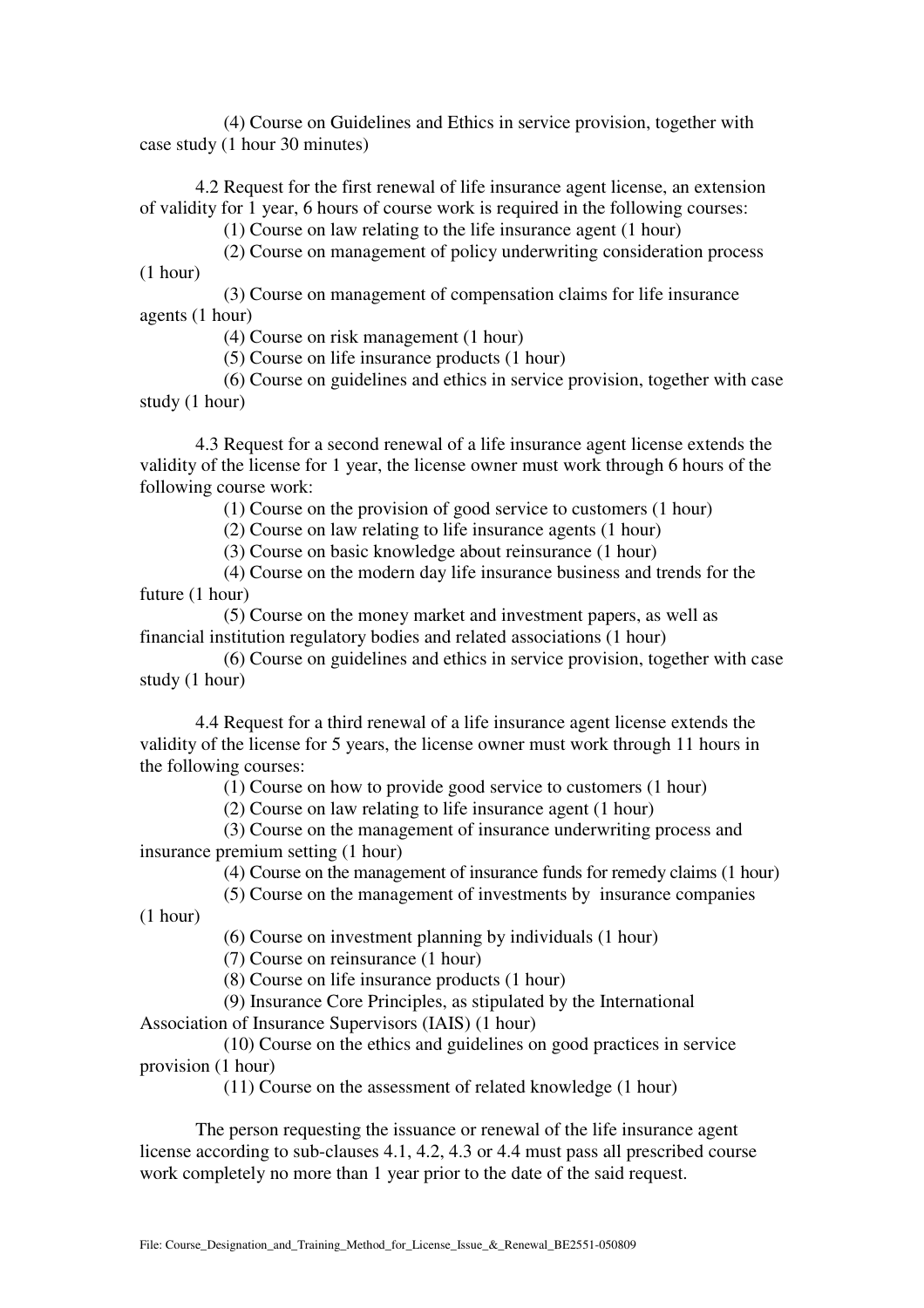### Part 2

### Courses and Methods

#### on

## Training Coursework for the Purpose of Requesting Renewal of Life Insurance Broker License

 Clause 5. Persons requesting the renewal of life insurance broker license must work through the following training courses:

(1) Course on law relating to life insurance brokers (1 hour 30 minutes)

 (2) Course on the overall outlook on the life insurance business and life insurance products (4 hours)

 (3) Course on guidelines on practices in selling, becoming informed about customers, the provision of advice on life insurance and the payment of remedial funds according to the life insurance policy (3 hours)

 (4) Course on good ethics and practices in service provision, together with case study (1 hour 30 minutes)

 5.2 Request for a second renewal of a life insurance broker license extends the validity of the license for 1 year, the license owner must work through at least 10 hours in the following courses:

(1) Course on law related to life insurance brokers (1 hour)

(2) Course on life insurance products (2 hours)

 (3) Course on modern day life insurance business and trends for the future, including, money markets and investment papers (3 hours)

 (4) Course on insurance underwriting and risk management for individuals (2 hours 30 minutes)

 (5) Course on good ethics and practices in service provision, together with case study (1 hour 30 minutes)

 5.3 Request for a third renewal of a life insurance broker license extends the validity of the license for 5 years, the license owner must work through at least 10 hours in the following courses:

(1) Course on law related to life insurance brokers (1 hour)

 (2) Insurance Core Principles by the International Association of Insurance Supervisors (IAIS) courses on becoming an institutional insurance broker, the roles of insurance brokers in society, and ethics and guidelines on good practices in service provision, together with case study (2 hours)

(3) Course on life insurance products (2 hours)

 (4) Course on the management of the life insurance policy underwriting process and methods of setting insurance premiums (1 hour)

(5) Course on investment planning for the individual (1 hour)

(6) Course on reinsurance (1 hour)

 (7) Course on the analysis of the financial condition of life insurance companies (2 hours)

 The person requesting renewal of life insurance broker license according to sub-clauses 5.1, 5.2 or 5.3 must have worked through all the prescribed courses no more than 1 year prior to the date for license renewal.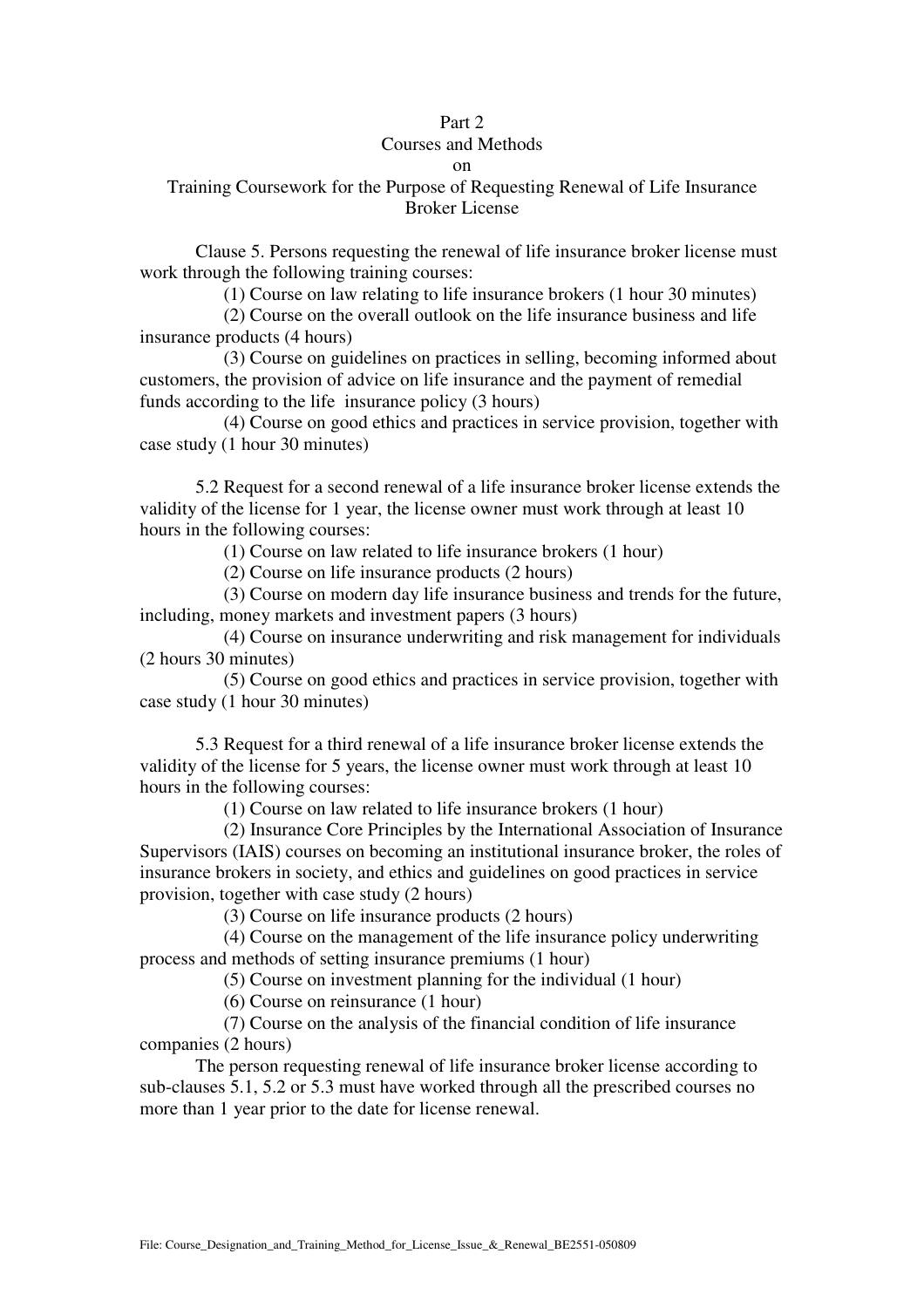# Part 3 Courses and Methods

on

## Training Coursework for the Purpose of Requesting the Fourth Renewal of Life Insurance Agent or Broker License

 Clause 6. The person requesting renewal of life insurance agent or broker license for the fourth time and beyond shall receive an extension of validity for another 5 years. He must work through at least 30 hours of courses on insurance or other courses having to do with insurance business prescribed or organized by organizations according to clause 7 for life insurance agents. For life insurance brokers, the course work requirement hours is 50 hours. Moreover, the prescribed course work must have been approved by the Office of Insurance Commission prior to the date for which the training begins by at least 1 month.

 Under the following conditions, the course work requirement hours is reduced to 15 hours for life insurance agents, and 25 hours for life insurance brokers:

(1) The person who is a life insurance agent or broker was qualified by an institution, association, or organization pre-approved by the Office of Insurance Commission according to clause 7.

(2) Such person achieved graduate studies from an academic institution abroad in the fields of Business Administration, Finance, Accounting, Statistics, Law, and Economics, such institution being approved by the Office of Civil Service Commission.

(3) Such person is an academician, knowledgeable lecturer, or a permanently enlisted professor or part-time professor at an institution, association, or organization according to clause 7.

(4) Such person is a director, secondary director, consultant, or a member of a committee of an institution, association or organization according clause 7, and has held such position for a consecutive period of at least 6 months.

 In reference to the above conditions, a person applying for license renewal may only be exempted under conditions  $(1)$ ,  $(2)$ ,  $(3)$  or  $(4)$  only once, except where such person is qualified under different course work requirement as allowed according to sub-clause (1), or has achieved his graduate studies degree in a field other than that already mentioned according to sub-clause (2).

 A person requesting renewal of his life insurance agent or broker license according to paragraph 1 of this clause must have worked through all prescribed courses completely no more than 5 years prior to the date of request for renewal of his life insurance agent or broker license.

# Chapter 2

### Training Institution, Association, or Organization

 Clause 7. Training according to clause 4 and 5 shall be organized and administered by the following institution or association:

- (1) Office of Insurance Commission
- (2) Thai Institution of Insurance
- (3) Institutions of Higher Education
- (4) Association of Life Insurance Agents
- (5) Thai Life Insurance Association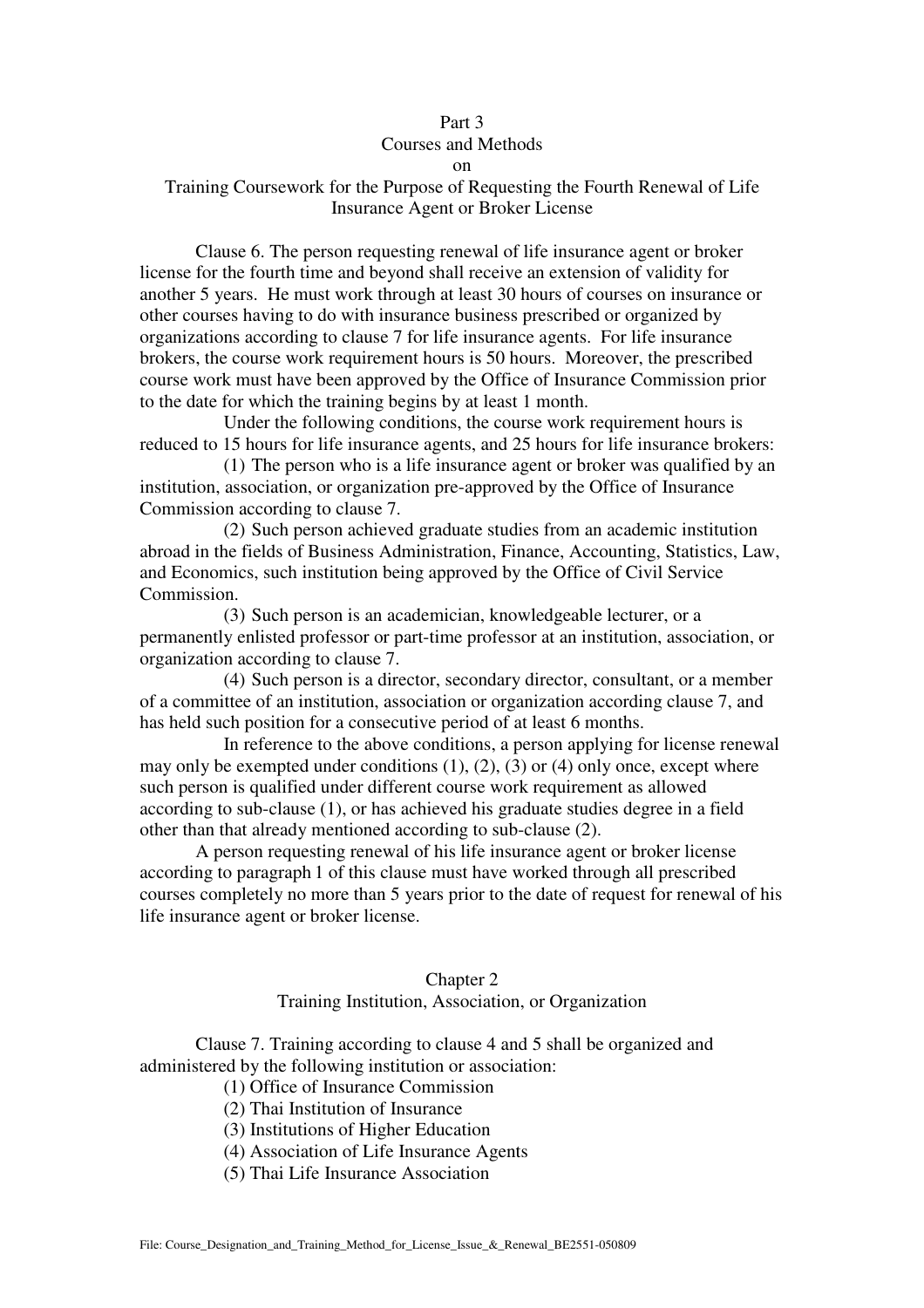(6) Association of Life Insurance Brokers of Thailand

(7) Life Insurance Companies

 (8) An institution or organization approved by Office of Insurance Commission

 An institution, association, or organization according to sub-clauses (2), (3), (4), (5), (6), (7), and (8) organizing and administering training coursework according to clauses 4 and 5 must submit their plan and related details of the courses to the Office of Insurance Commission (for approval) no less than 1 month prior to the date of initial training.

 Persons having worked through coursework not having been approved by the Office of Insurance Commission shall not be considered one who has worked through coursework prescribed according to this notification.

 Clause 8. The institution, association, or organization according to clause 7 shall issue a letter certifying the person that has worked through courses as prescribed in the attachment at the end of this notification, so that such person can submit the said document to the Registrar in requesting the issuance or renewal of life insurance agent or broker license.

## Chapter 3 Letter of Certification for Training

 Clause 9. Where a person who maintains the status of life insurance agent or broker fails to request renewal of his life insurance agent or broker license within the two month prior to the date on which such license expires, such person must request the issuance of a new license.

 If the person who's life insurance agent or broker license has expired for a period of less than 6 months, requests the issuance of a new license, the Office of Insurance Commission shall allow such person to submit the letter certifying his working through prescribed coursework used in a previous submission for license issuance or renewal, for use in his request for issuance of a new license.

 Clause 10. Where a person who maintains the status of life insurance agent while working for one insurance company quits his being an agent for that insurance company, and requests the issuance of a new license within a six month period from the last date where he held the status of agent for the former insurance company mentioned, such person will be permitted to submit the letter certifying his working through prescribed coursework used in a previous submission for an issuance or renewal of license.

 Clause 11. Where a person wishing to hold the status of life insurance agent for more than one life insurance company makes a request for license issuance or renewal, such person will be allowed to submit the letter certifying his working through prescribed coursework used in a previous submission.